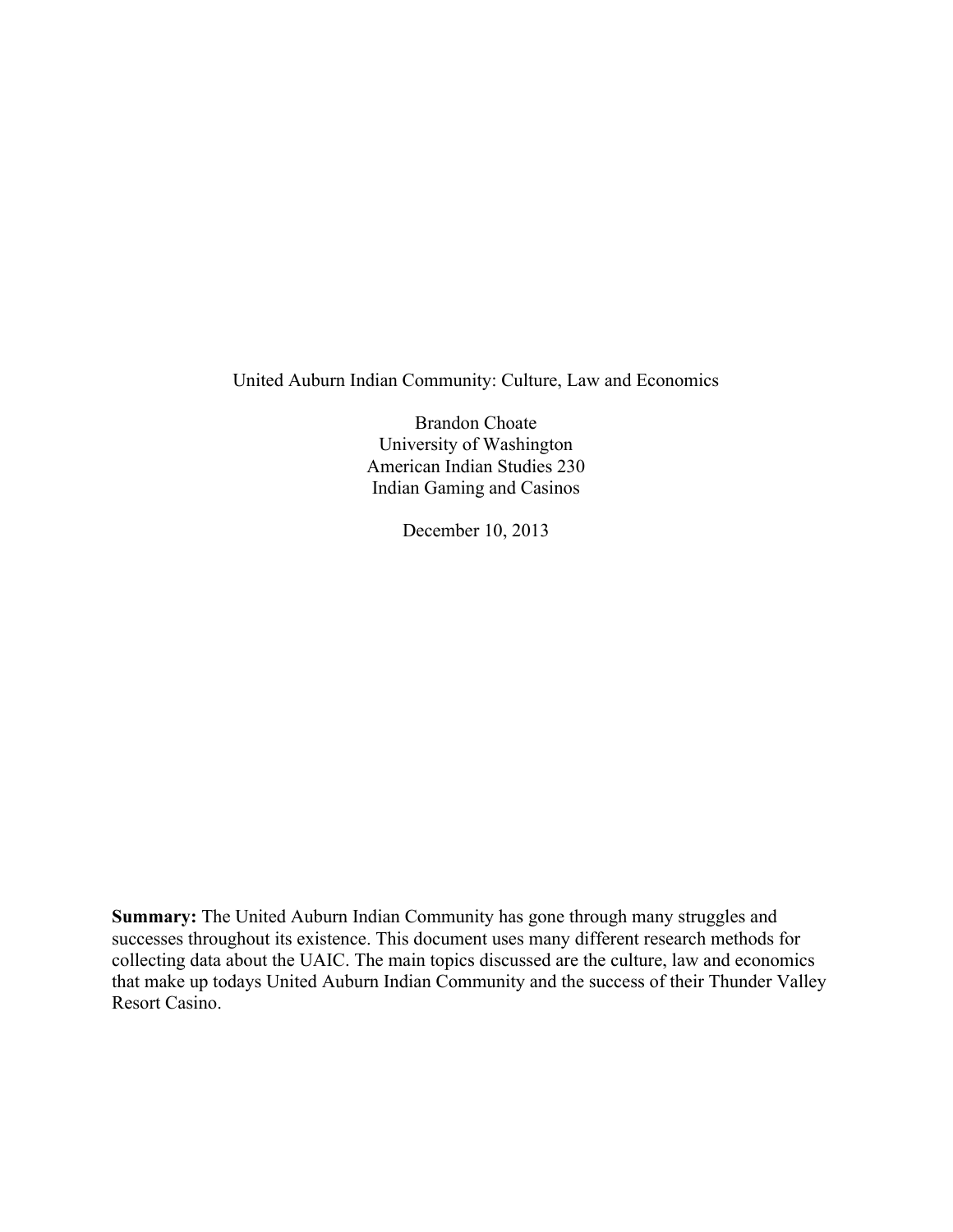## **Background**

In 1953, Congress enacted the Rancheria act, which took away all funds that were coming in from the federal government from the Indians in the Auburn band of which were both the Miwok and Maidu Indians, as well as many other tribes in California. Then in 1967, the government took away all recognition of the Auburn band all together. This devastated the tribe and took away many of its benefits.

In 1970, things shifted in a different direction for the group of Indians who just recently had their recognition taken away. President Nixon ended the termination policy that was placed upon the native Indians in California. Not much later, in 1978, congress created a new federal policy for Indians. This policy was based on Native American self-determination also known as sovereignty.

Then, in 1991 the Indians that were left in the Auburn band reorganized themselves. The Auburn band reorganized their tribal government and created a Constitution of the United Auburn Indian Community. The tribe then presented this constitution to BIA and asked for federal recognition again. In 1994, Congress passed the Auburn Indian Restoration Act, which finally gave the tribe the federal recognition it longed for. With the activation of the act, the tribe was then allowed to purchase land in the Placer County and let them create a new reservation.

The tribe now has a very large casino resort on its reservation called the Thunder Valley Casino Resort. The casino is the first 4-diamond award-winning casino in northern California. The resort also has a brand new 17-story luxury hotel that has 297 rooms, 40 of which are suites, and has many bars and restaurants for the guests inside the hotel.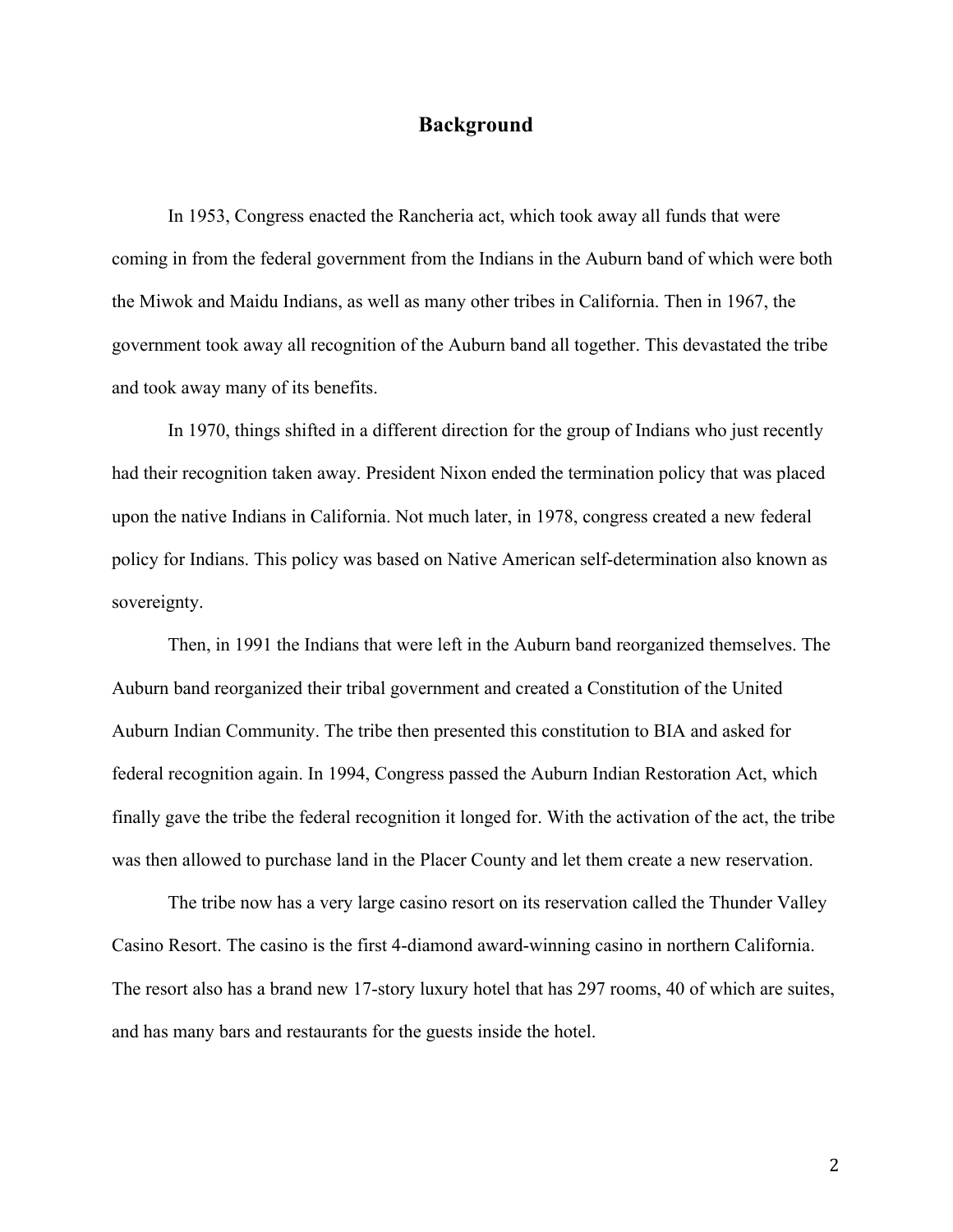The tribe is booming with success from their revenue that is brought in by their casino resort, Thunder Valley. With these revenues, the tribe has been able to increase the life of the tribal members while diversifying their assets and building a sustainable community. They are also able to help out many members of the communities around them. While they are a very successful casino, they are still obligated to follow many state and federal laws.

# **Cultural Findings**

Using a content analysis of tribal and casino websites and social media to study online messages, this study focuses on cultural ties back to the owners of the Thunder Valley Casino Resort, the United Auburn Indian Community. Specifically, how is the casino benefiting or hurting the culture of the United Auburn Indian Community?

The United Auburn Indian Community historically has been invested in agriculture. The tribe had year round, seasonal harvests. They based their harvests off of the Nisenan calendar, which is based off the Nisenan territory, which offered a plethora of food that could be harvested. The tribe would fish, hunt, and gather crops year round to keep food on the table for all of the tribe members. The tribe did many things as a community such as deer drives and bear hunts, which were very ceremonial.

Things have changed now for the tribe. Is the change in culture at the fault of the casino, or is it due to changing economy and availability of food as well as well as just a change in time? Many would wonder what the effect of the casino is having on the tribe and if the casino is pulling away the heritage of the tribe, or if the tribe itself is pulling away from its culture so that it can keep up with the demanding economy.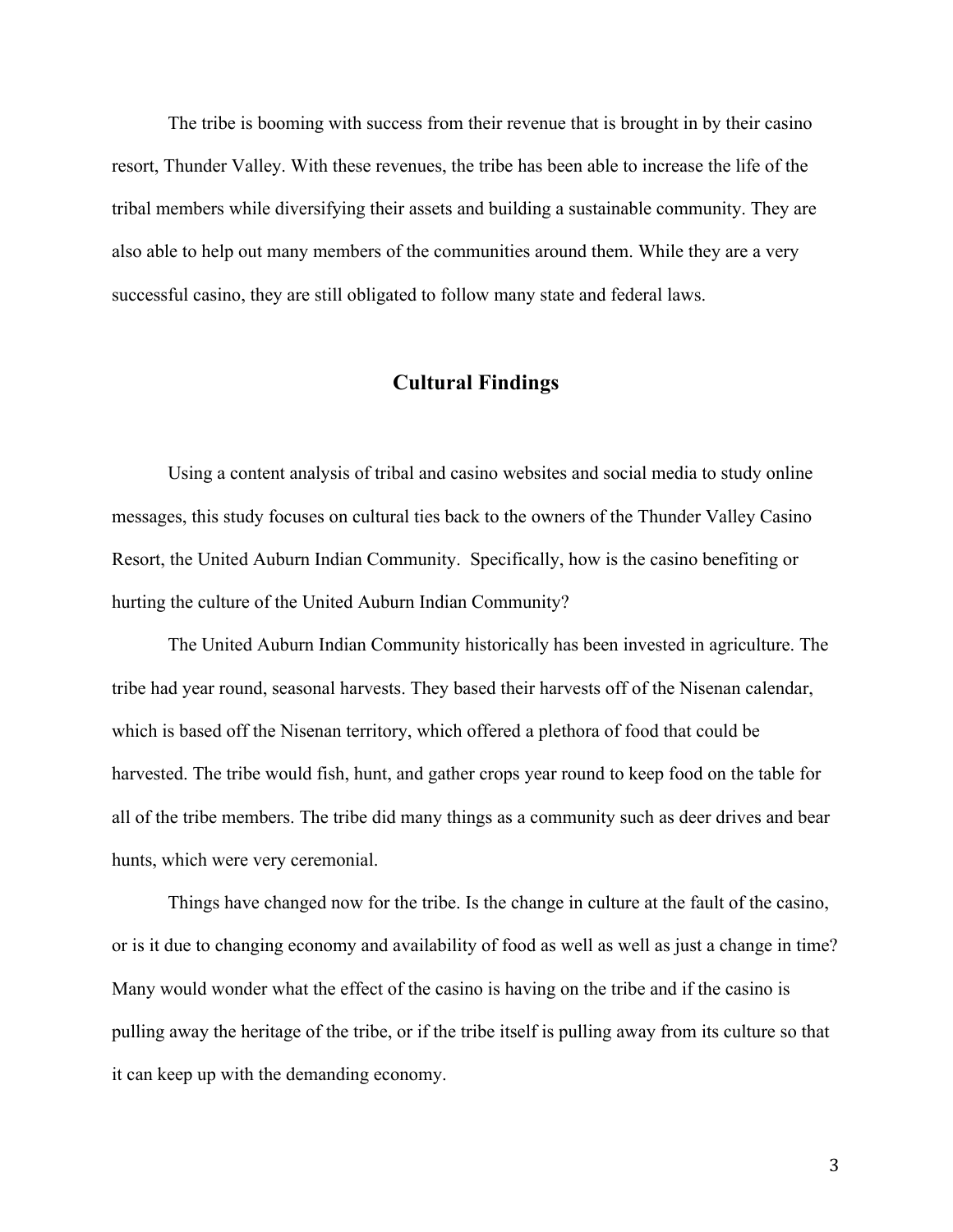The casino has a website that it uses to promote its events that happen fairly regularly. Some of the advertisements shown on the website include things like "Win up to \$500 in free slot play" and "Sacramento's AAA 4 diamond award winning entertainment destination." The ads are there to both flaunt its perks, and to convince customers to come into their casino to play the games. However, nowhere on the website is the United Auburn Indian Community mentioned. As the owners of the casino, you would expect maybe a little tribal recognition.

However the tribe is not represented very well in the casino's website, there is tribal influence among the casino. Gene Whitehouse is the head tribal chairperson for the United Auburn Indian Community and also serves as a chairman on the board of directors for Thunder Valley. It is important that the tribe is at least getting a say in the actions that are taking place at the casino. It seems like the tribe may not even want to be represented on the website, and if it wanted to be it wouldn't seem hard to be just simply because of the ties that Gene Whitehouse has to both groups.

Without the representation of the tribe in the casinos website or casino, what benefits is the UAIC receiving from owning the casino? As it turns out, The United Auburn Indian Community brought in 200 million dollars in 2003 in profit from owning the casino and these profit margins are only going to continue to rise. With these funds the tribe is able to fund many different programs. According to the United Auburn Indian Community's website, the "Giving Program" supports organizations that impact overall well being of the Placer and Nevada County residents who are disadvantaged. The tribe's program has provided over 9 million dollars to nonprofit organizations that support education, health, arts and humanities, environment, community development and social services. Non-profit organizations and schools of these counties also may request grants from the tribe that can range between 500 and 50,000 dollars (UAIC 2013).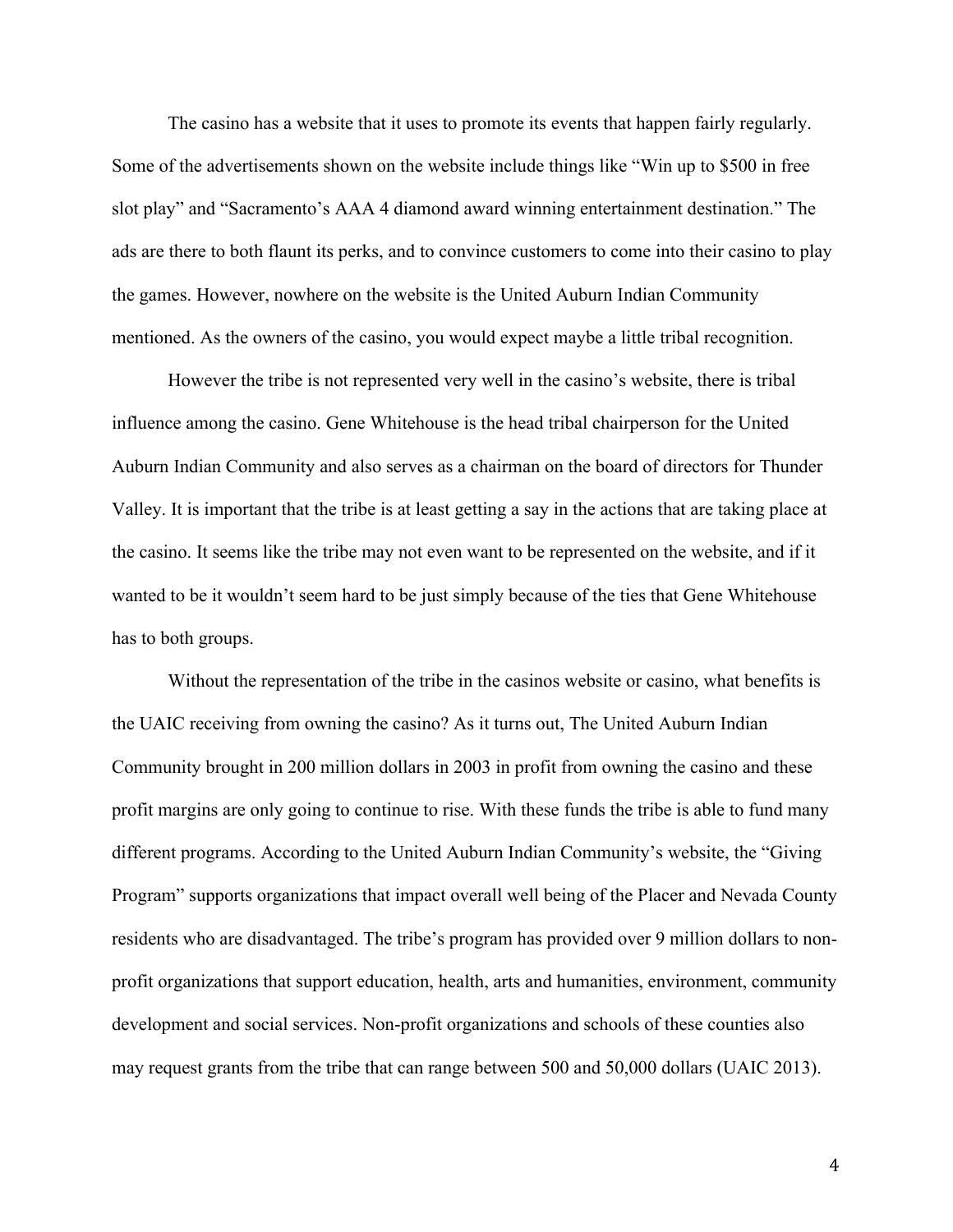The tribes willingness to help others is culturally significant because the tribe has always been a giving community and has had to work with others around them in an attempt to make everyone happy. The profits from the casino have let them help others in the way that the tribe had for years before the casino existed.

Another program that the UAIC has is the community development program. The tribe is planning on building a residential community in Placer County. This will consist of 110 homes. The tribe also shows its concern for the environment by keeping the homes away from wetlands and other things of that nature. With the addition of this land, maybe more traditional events could begin to arise, helping to bring back some of the tribes cultural past. Again, this expansion was only possible because of the casino.

#### **Legal Findings**

Using a content analysis of tribal, casino, and government websites, the legal side of this study focuses on the tribe's obligation to the government, both state and federal, regarding laws and other ties; more specifically, policy and political issues that the tribe has faced over the years.

Gambling is something that the government regulates and can determine almost all of what kind of gambling happens, as well as where and how. This basically allows governments to grant monopolies to themselves through state lotteries, and regulates all other gambling styles including casinos.

The revenue created in California Indian gaming facilities over a four-year span was estimated to be around \$17 billion (Simmons, 2006). This is a very large amount of money that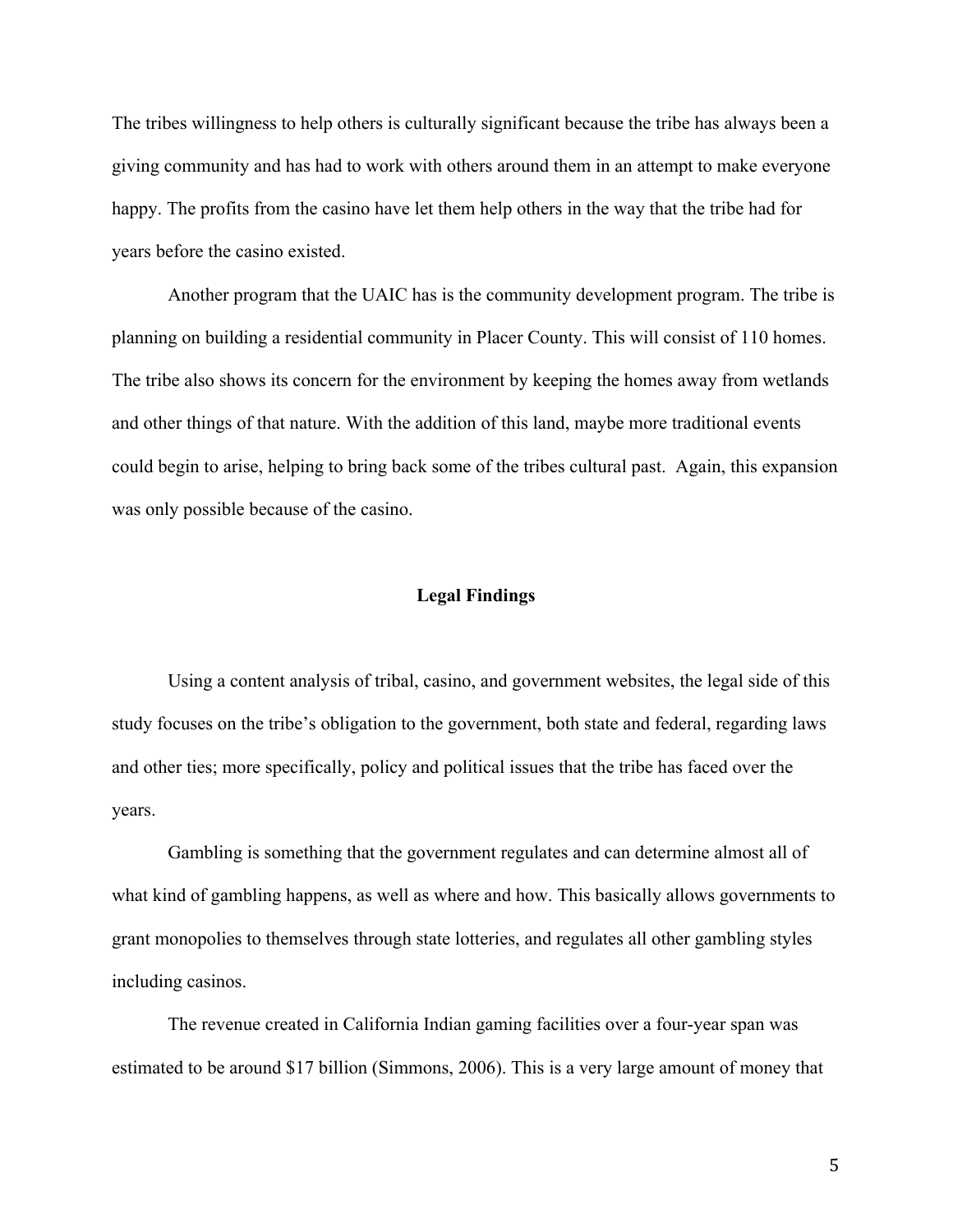California could take interest in. The government required a Compact to be formed and agreed upon in order for the tribe to have its casino and start to rebuild. The compact was re-negotiated in 2004 and then allowed the casino to have an unlimited amount of slot machines as well as close to 100 table games. This new compact also allowed the tribe to invest 100 million dollars into its facilities (Simmons, 2006) which is a way the tribe started to diversify its assets and expand to a larger population of customers.

There are many policies that require the tribe's casinos to give back to the state. A few of these funds that the tribes contribute to are the Revenue Sharing Trust Fund, the Special Distribution Fund and the state's General Fund. Between 2000 and 2005, the payments made to these funds came to a total of \$543.4 million dollars (Simmons, 2006).

The United Auburn Indian Community signed a memorandum with local governments to provide fire and police protection. With this memorandum, the tribe built a fire station near the casino. Also the county receives close to a million dollars per year for staffing and maintenance costs from the tribe. The tribe is also taxed in many ways. Indian gaming tribes do not pay taxes on their gaming revenues to the state or federal government, but they are legally required to deduct and withhold state and federal income tax from non-Indian and nonresident tribal member employees, pay federal employment taxes, report payments to independent contractors, and report and withhold federal incomes taxes from gaming winnings and per capita payments to tribal members (Simmons, 2006). On top of that, Tribal members living on the reservation are subject to federal income tax but not state income tax. If they live outside of Indian lands and within California, they are taxed by California on all income, including income from Indiancountry sources such as per capita casino distributions. Tribal members are also taxed by the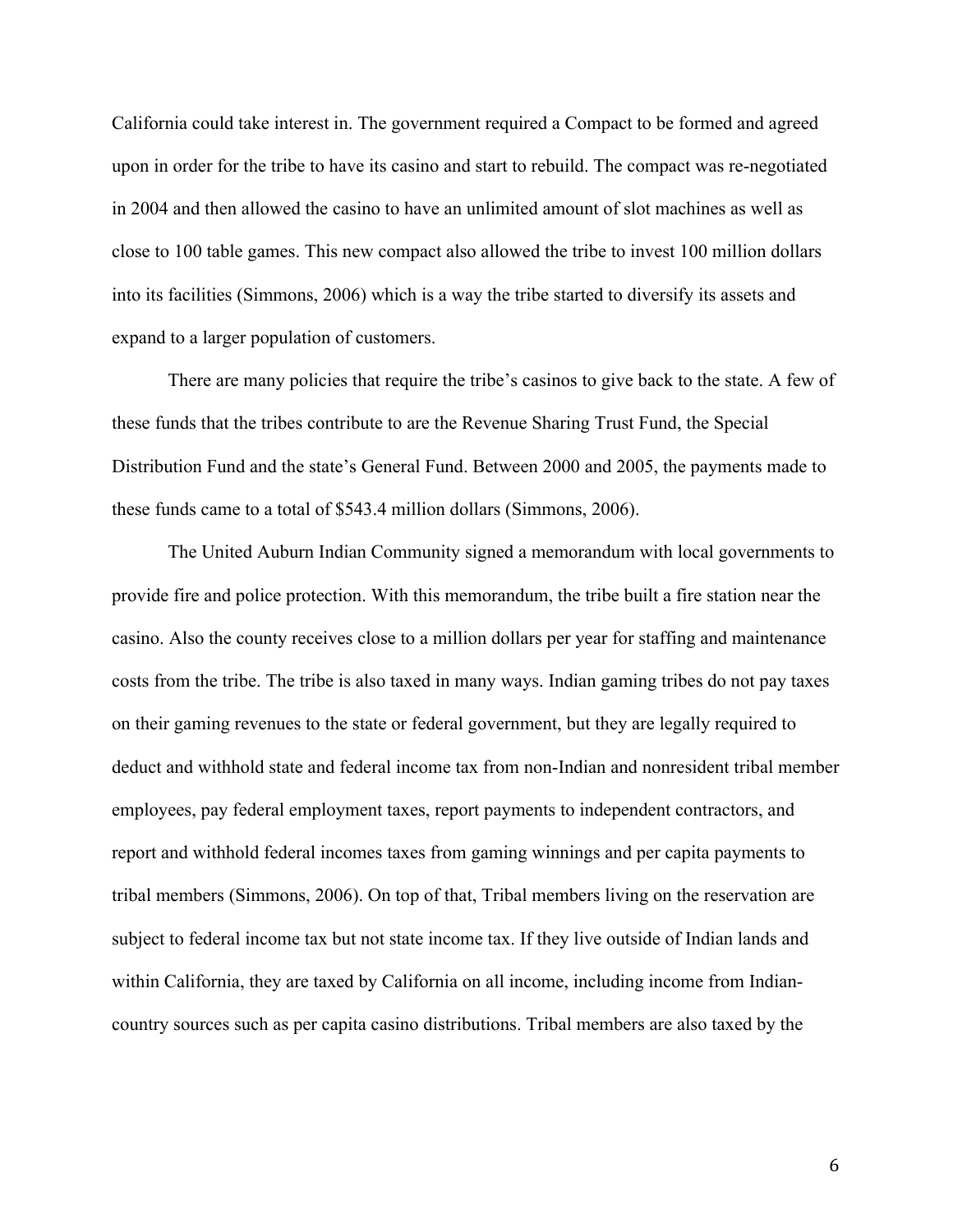state on all income earned outside of Indian lands regardless of where they live (Simmons, 2006).

The Casino is also forced by the IGRA to provide help for gamblers who may be addicted to both gambling and alcohol. The Thunder Valley Resort has a helpline that customers can call and is forced to put warning signs on the ATM's inside the casino. This move by the IGRA is beneficial for the casino, tribe, and all members of the community.

Even though the tribe is taxed so heavily and is required to make so many payments to the state and federal government, the tribe still gives out charities. One example of their charities is that of the "Giving Program" that was previously mentioned.

One question that always gets brought up is that of membership. Many different tribes have different ways of determining membership. The United Auburn Indian Community membership is determined by a blood quantum. The tribe requires that you are of 1/8th Blood quantum or more, and the individual is a lineal descendant of an individual, living or dead, of a person who's name was listed on the Auburn Indian Rancheria distribution roll compiled and approved by the Bureau of Indian Affairs on August 13, 1959, pursuant to Public Law 85–671.

### **Economics Findings**

The IGRA demands that money brought in by the casino must go back to the tribe to improve life. This is a very broad demand but the UAIC has done this in many different ways. According to the United Auburn Indian Community's website, the tribe is planning to build a new residential community in the foothills of Placer County. This will include 110 homes for tribal members, which are surrounded by grassland, savannas, and wetlands (UAIC 2013).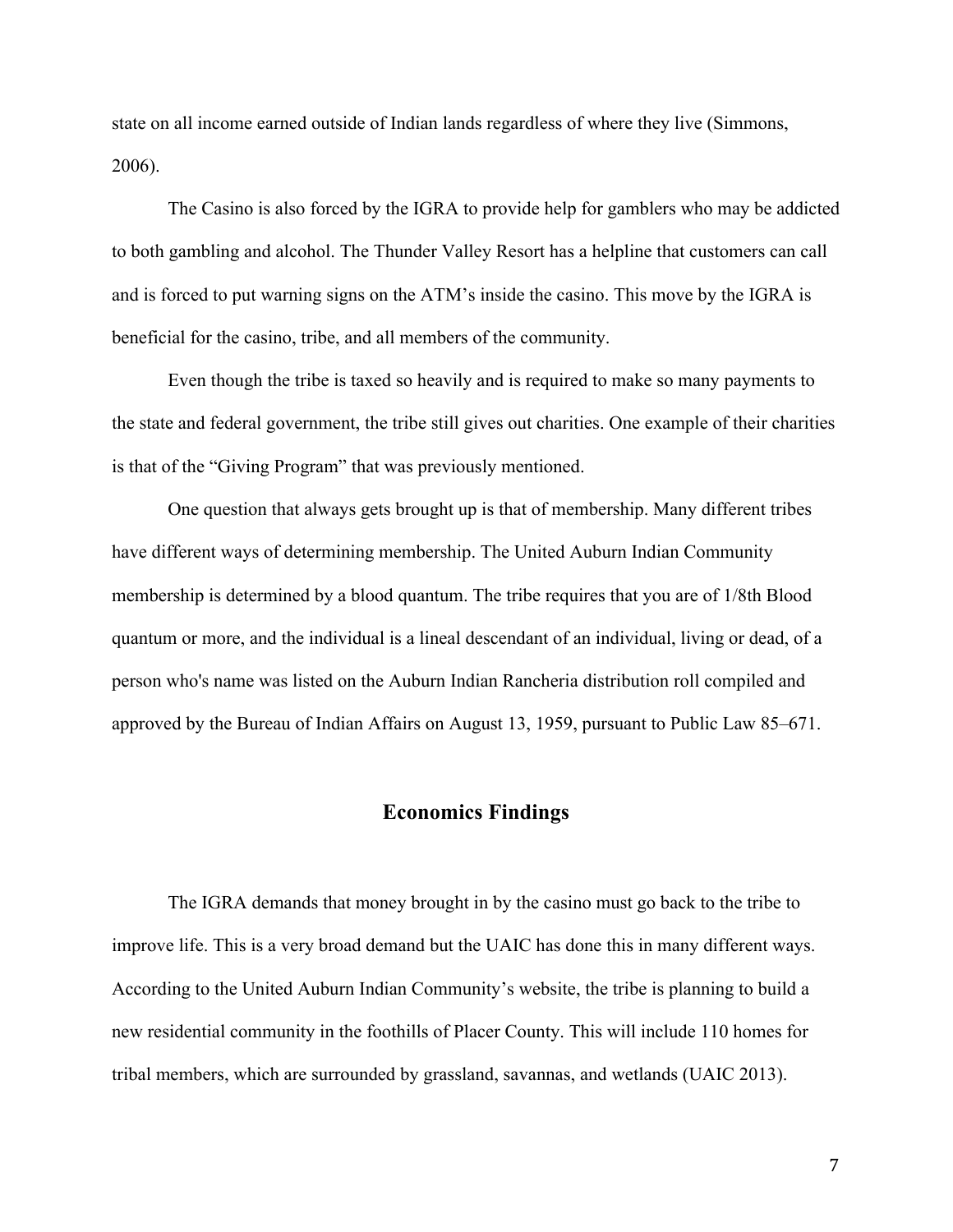However, the houses will not be built on the wetlands themselves, just surrounded by them to ensure the safety of the land. The housing community will also have a natural drainage system running throughout the community that will not drain into the existing wildlife that is there. The tribe wants to preserve the vast open lands that their tribe has been built on. This is one way the tribe is building a sustainable community while interacting harmoniously with the environment (UAIC 2013), which seems to be culturally significant.

Tavares, the previous head chairperson for the tribe, said that the revenues would give the tribal members housing grants as well as per capita distributions. The money will also go to many programs that increase the health and wellness of the tribe, education, and ways to increase the tribal governance (Bingham 2005). During Tavares' term in 2005, she said in an interview "For generations, members of our tribe have had a difficult time getting by. Our housing has been inadequate, our healthcare has been minimal and our education a real challenge. With the revenue from the casino we have been able to create a better life for the members of our tribe and many people in Placer County" (Bingham 2005).

The tribe also has money going into different places to ensure a steady income outside of the casino alone. Doug Elmets, the tribal spokesperson, stated in an interview "The United Auburn Indian Community realizes that brick-and-mortar in Indian gaming is not necessarily a lifelong venture. The UAIC has strategically diversified its stock portfolio, real estate investments and other assets to preserve the tribe's ability to provide for its members for many generations" (MCKINEY 2012). Another one of the tribe's investments was the Hotel that turned their casino into a resort. The extra revenue brought in by the hotel separates thunder valley from some of its competitors in the area like the Shingle Springs Band of Miwok Indians who own the Red Hawk Casino (MCKINEY 2012). The hotel has also opened up many new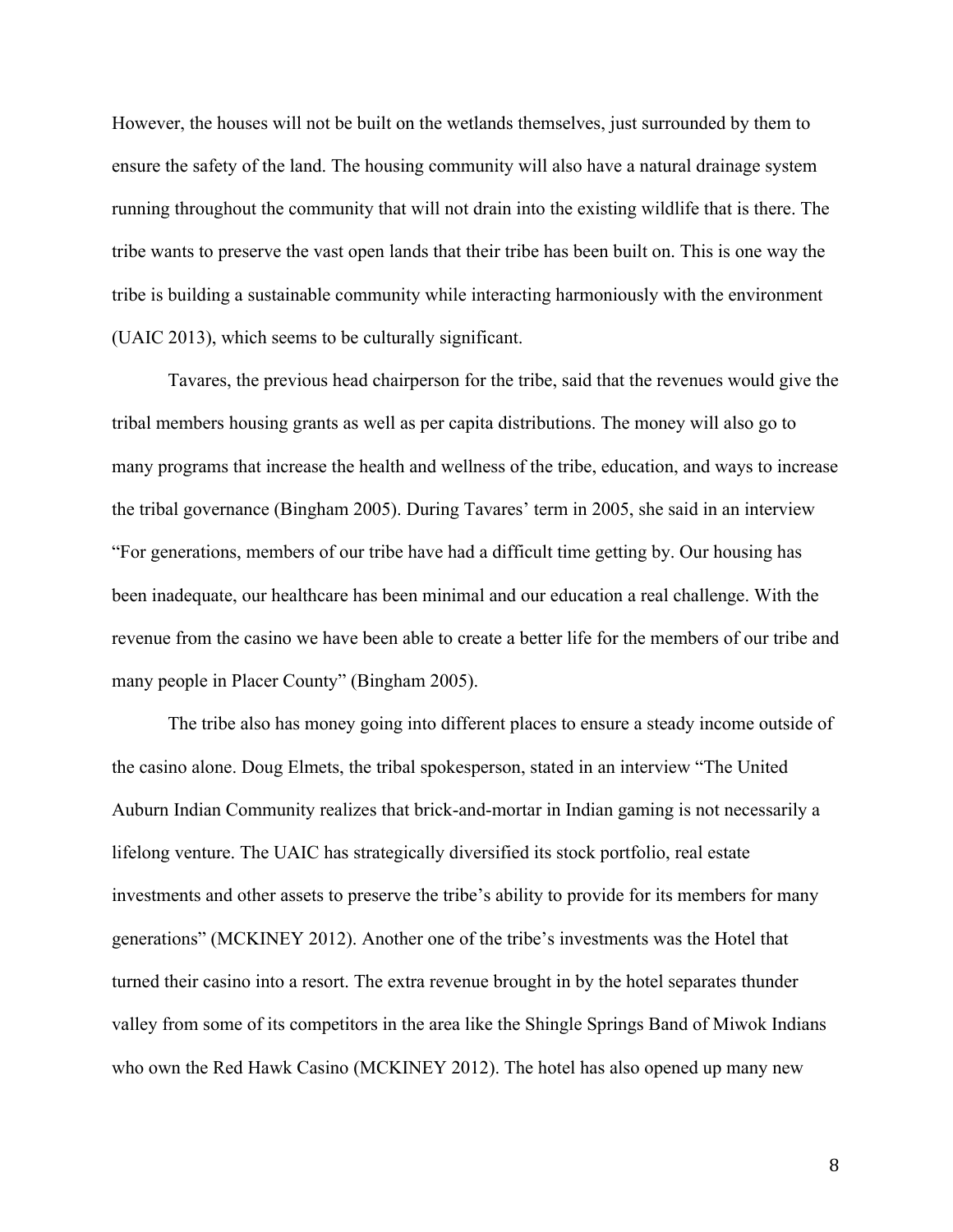doors for the casino. Now that the visitors have a place to stay, many more visitors are inclined to come from farther locations. This expansion of gamblers includes those from the Bay Area and San Jose, which is populated with many people who are interested in gambling but have limited gaming options in their area (MCKINEY 2012). With the expanding gambling population for Thunder Valley, this hotel has helped out many store and business owners in the area as well due to the fact that more visitors results in more potential customers for smaller local businesses. The casino also recently included a new amphitheater, which attracts a new crowd who many not be so inclined to gamble, but just want some other form of entertainment (MCKINEY 2012). This is one way that the tribe is increasing its influence on many different people to come to their resort and gives the tribe many new options for revenue.

The tribe also gives back to the community both directly and indirectly. As stated before, the resort brings in a wide range of people that are potential customers for the surrounding businesses. This is a way to keep everyone happy that surround the casino and keeps the casino on good grounds with all of the smaller businesses in the area.

The Casino employs over 2,500 people, in which the tribe is highly invested. The employees are mostly non-tribal and live in the surrounding community. The employees are unionized and have the ability to compete for good-paying jobs (MCKINEY 2012).

# **Conclusion**

The United Auburn Indian Community has a very successful business now that the tribe has regained Federal recognition. The tribe is now self sufficient and for the most part sovereign. In researching, I tried to contact the United Auburn Indian Community to ask them about some topics that I could not find in my research. Some of these questions included per capita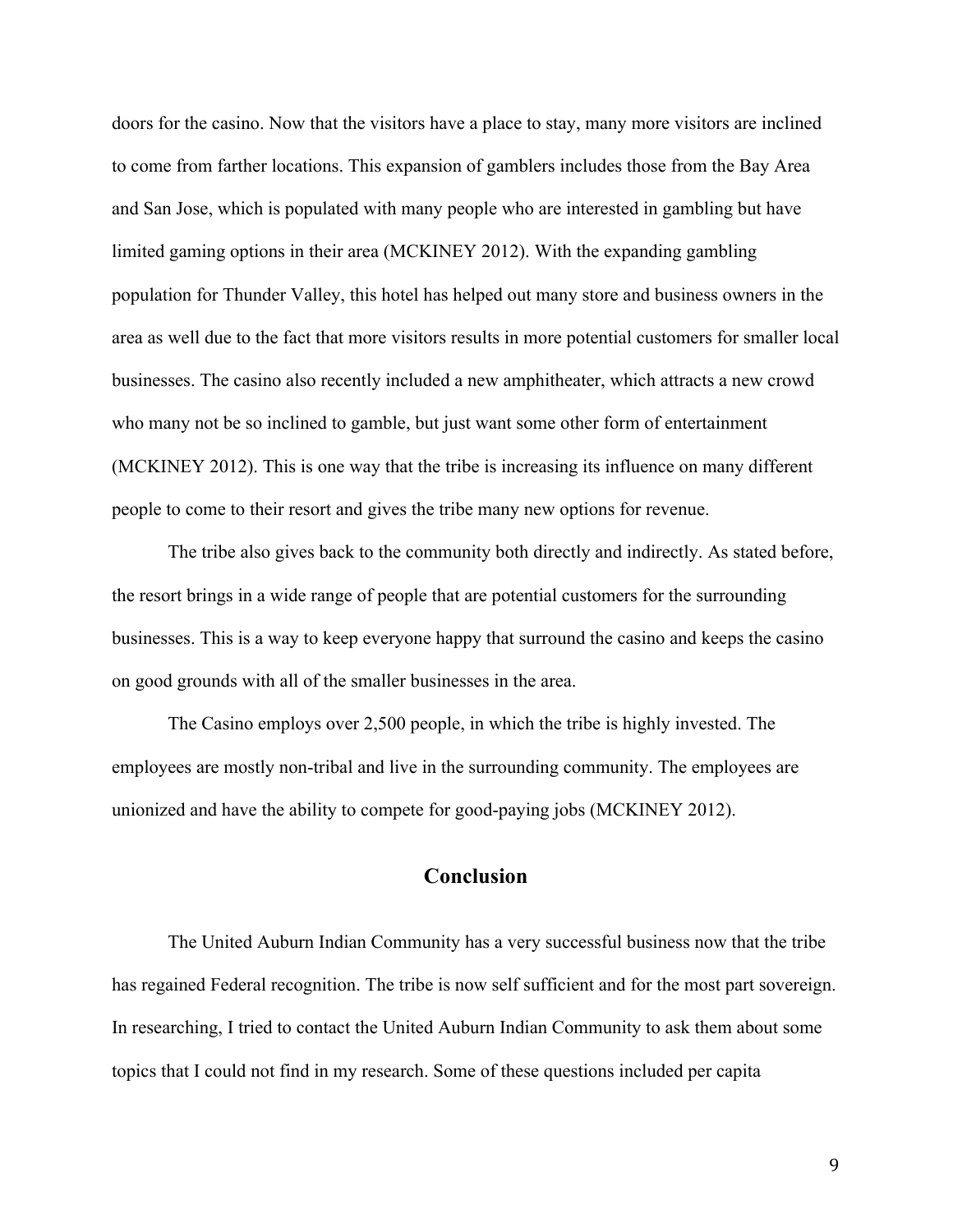distribution amounts, different ways they are diversifying assets, how much sovereignty have they really given up for the casino, and prominent stereotypes they face and the effects they have on the tribe or casino. These are some topics that future researchers should look for. Many would say that it is not fair for the tribe to be underrepresented in the casino, but some tribes want to keep business, business and only that, which was one of my interesting findings. The tribe has to follow a very strict rule under the mandates and compacts it has created with both state and federal governments. Through all of these rules and compacts, the tribe has still found a way to be very successful and expand itself back out in the world, and in doing so still finding a way to give back to those in need. Now that the tribe is highly successful, it can start putting money back towards the culture aspect of the tribe that has been lost over time.